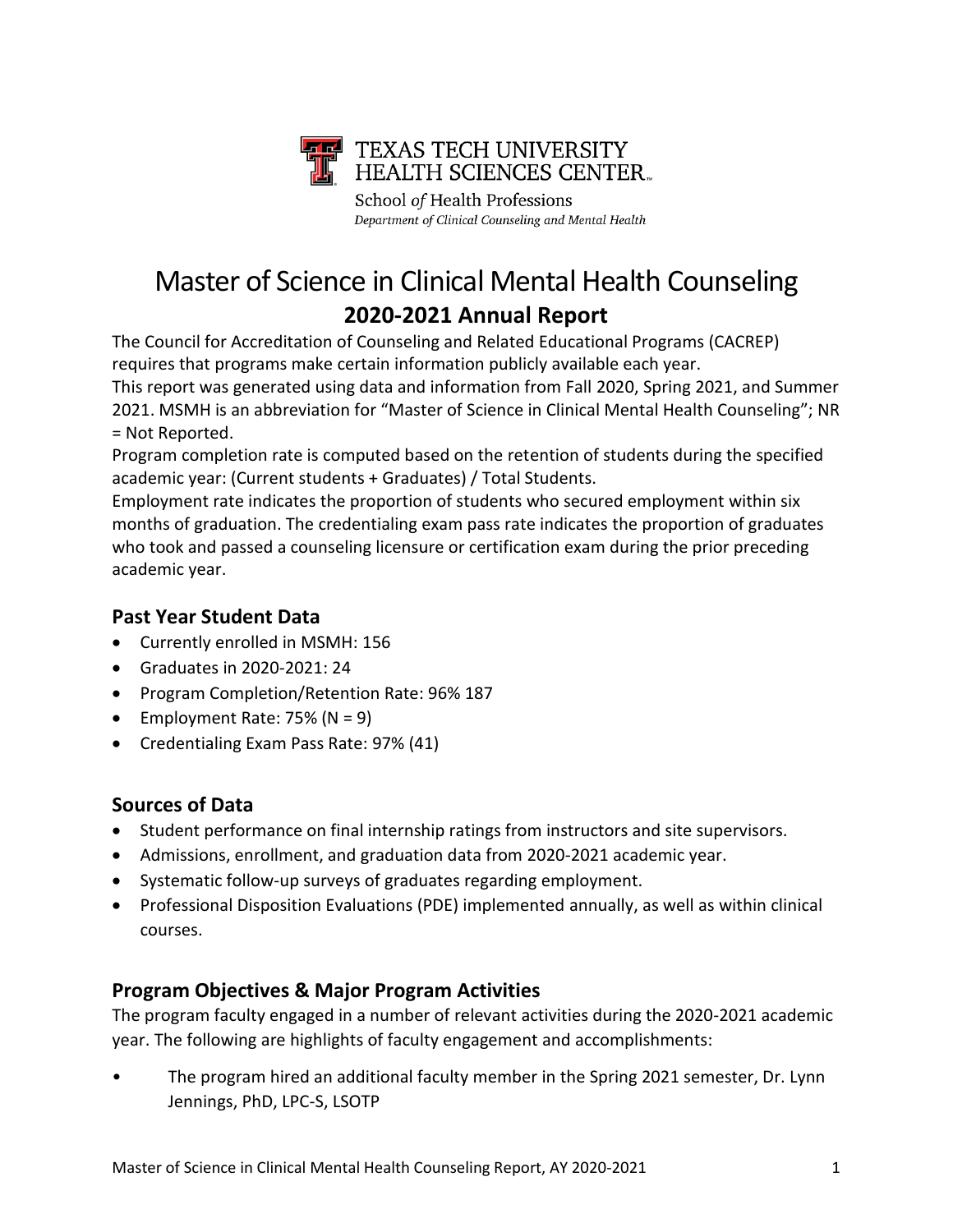- The MSMH faculty continues to engage in quality scholarship including seeking funding opportunities and other activities to increase research and enhance TTUHSC's visibility and reputation. Over the 2020-2021 academic year, the MSMH faculty engaged in the following scholarly activities
	- o Delivered 42 scholarly presentations on local, regional, state and national platforms
	- o Collaborated on 5 publications
	- o Submitted 3 grant proposals, 2 of which have been funded
	- o Provided 470+ clinical service hours
	- o Served on 30+ school and university, local, state, and national committees
- The MSMH faculty are participating in various research projects that have collaborations across the School of Health Professions, TTUHSC, and external university collaborations.
- The MSMH program was approved to participate in early application for the National Certified Counselor Credential allowing students to apply for board certification through the National Board for Certified Counselors (NBCC)
- The MSMH program transitioned to new telecounseling training allowing graduates to sit for board certification exam through the National Board for Certified Counselors (NBCC) to seek the Board Certified-TeleMental Health Provider (BC-TMH) credential.

### Planned Improvements

The MSMH program has begun collaborative efforts with the Office of Interprofessional Education by sitting on IPE event planning committees to ensure programming is relevant to MSMH and CCMH students. Further, MSMH students are being encouraged by the program faculty to participate as facilitators for IPE events allowing MSMH students to gain relevant interprofessional experience, but also group facilitation and leadership experience.

The MSMH program plans to integrate a stronger emphasis on career development throughout the program to assist students with employment. This will be achieved through implementing career development-focused advising meetings, better advertisement of career developmentrelated resources and workshops offered through OASA, and increased promotion of the virtual career fair hosted by the Office of Admissions and Student Affairs (OASA).

The MSMH program plans to develop stronger communication channels with university and school-related administration and offices to improve students' overall experience. This will be achieved through regular meetings with relevant school and university administration to streamline communication.

It is the goal of the MSMH program to continue to make programmatic improvements to enhance students' experience. This will be achieved on many different levels including adhering to CACREP standards, improving communication channels with school and university-related administration and offices, developing stronger career development programming and opportunities for students, hiring of additional faculty, streamlining and increasing the rigor of the application process, and increasing the frequency of programmatic and departmental meetings to address student or program concerns more efficiently.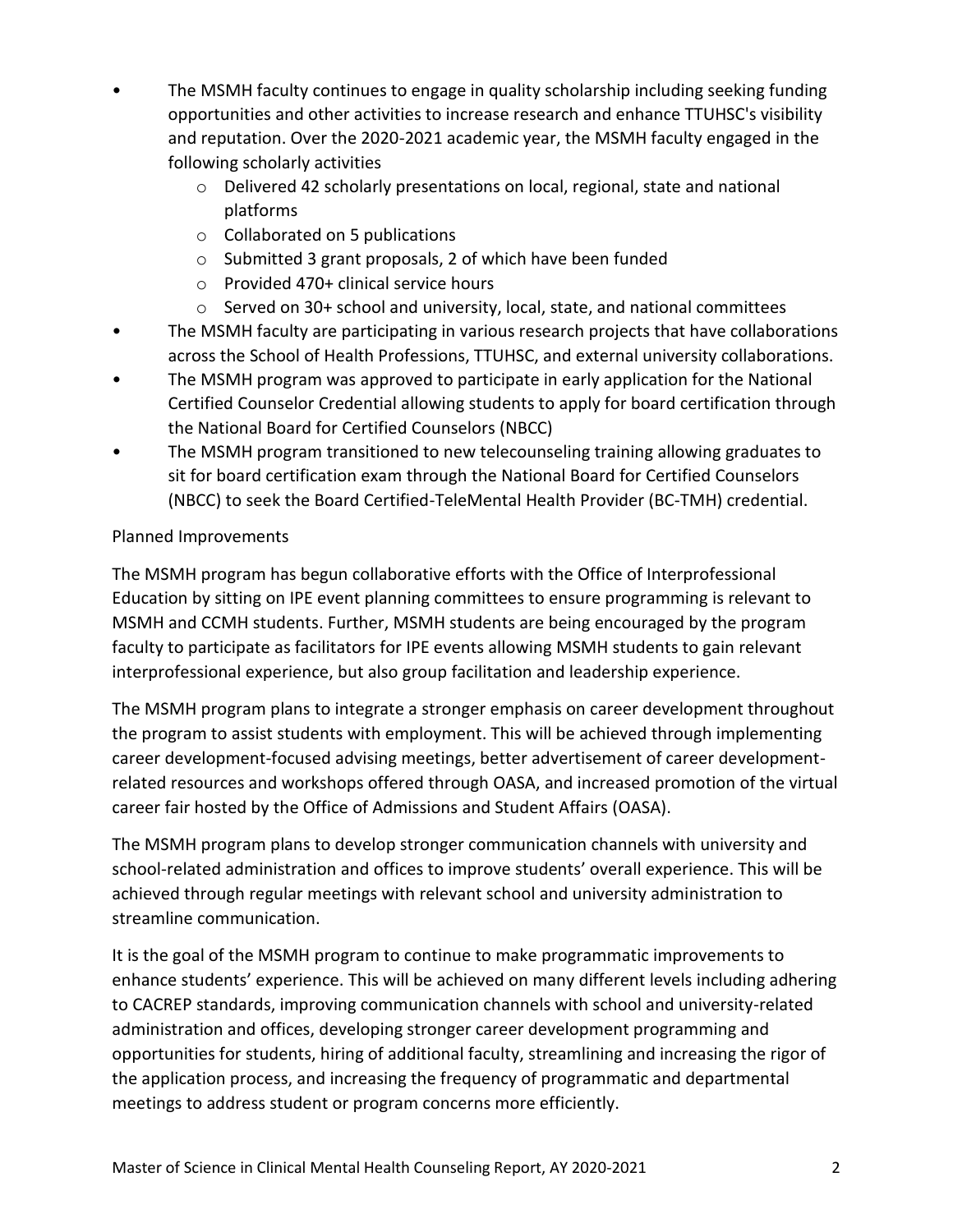# **MSMH Program Evaluation Findings**

#### **Student Learning Outcome #1**

Educational Experiences: Students will develop the knowledge, attitudes and skills necessary to practice as qualified clinical mental health counselors with a diverse population in a wide variety of contexts.

- 1. Measure: Professional Development Exam. The Professional Development exam is within the HPMC 5333 capstone course designed to assess students' theoretical and skills competence prior to graduation. Exam topics cover work the student has completed throughout the entirety of the MSMH program. The exam contains approximately 200 items and is designed to evaluate the specialty area of clinical mental health counseling practice.
	- a. Achievement Target: It is expected that 60% or more of students will receive an 80% or higher on the exam.
	- b. Finding: 60% of students (n= 50 students) who took the exam passed with 80% or better. The average for the exam was 80%.
		- i. While target was met, this percentage is decreasing compared to previous academic years. Programmatic adjustments will be made for the upcoming academic year to enhance exam preparedness.
- 2. Measure: Professional Disposition Evaluation. Professional Disposition Evaluations assess fundamental characteristics necessary for competent professional counseling practice. Professional dispositions are: the commitments, characteristics, values, beliefs, interpersonal functioning, and behaviors that influence the counselor's professional growth and interactions with clients and colleagues. Professional Disposition Evaluation (PDE) assessment occurs annually and within specific clinical courses (Group Counseling, Micro Counseling, Practicum, and Internship) across the curriculum. The term describes fundamental characteristics necessary for competent professional counseling practice. The PDE is completed by instructors teaching clinical courses the semester the student is enrolled, and by all full-time faculty in the department annually.
	- a. Achievement Target: It is expected that 90% of students will receive a 3 or higher across all 9 categories on the Professional Disposition Evaluation (PDE) prior to graduating from the program. Scoring a 3 indicates that the student is developing toward competency, and is meeting the expectations of a mental health counseling student.
	- b. Finding: During the 2020-2021 academic year, 100% of students (n= 168) received a rating of 3 or higher across all 9 domains on the PDE.
- 3. Measure: Clinical Site Supervisor Evaluation. The MSMH program requires summary assessment of clinical skills at a mental health counseling focused site during enrollment in HPMC 5314 - Practicum and HPMC 6001 - Internship. This assessment is conducted by the site supervisor. This evaluation tool was developed to meet accrediting standards and to acquire summative feedback on MSMH students' clinical skills.
	- a. Achievement Target: 75% of MSMH students will receive a mean score of 3 out of 5 on the Supervisor Evaluation of Student Survey.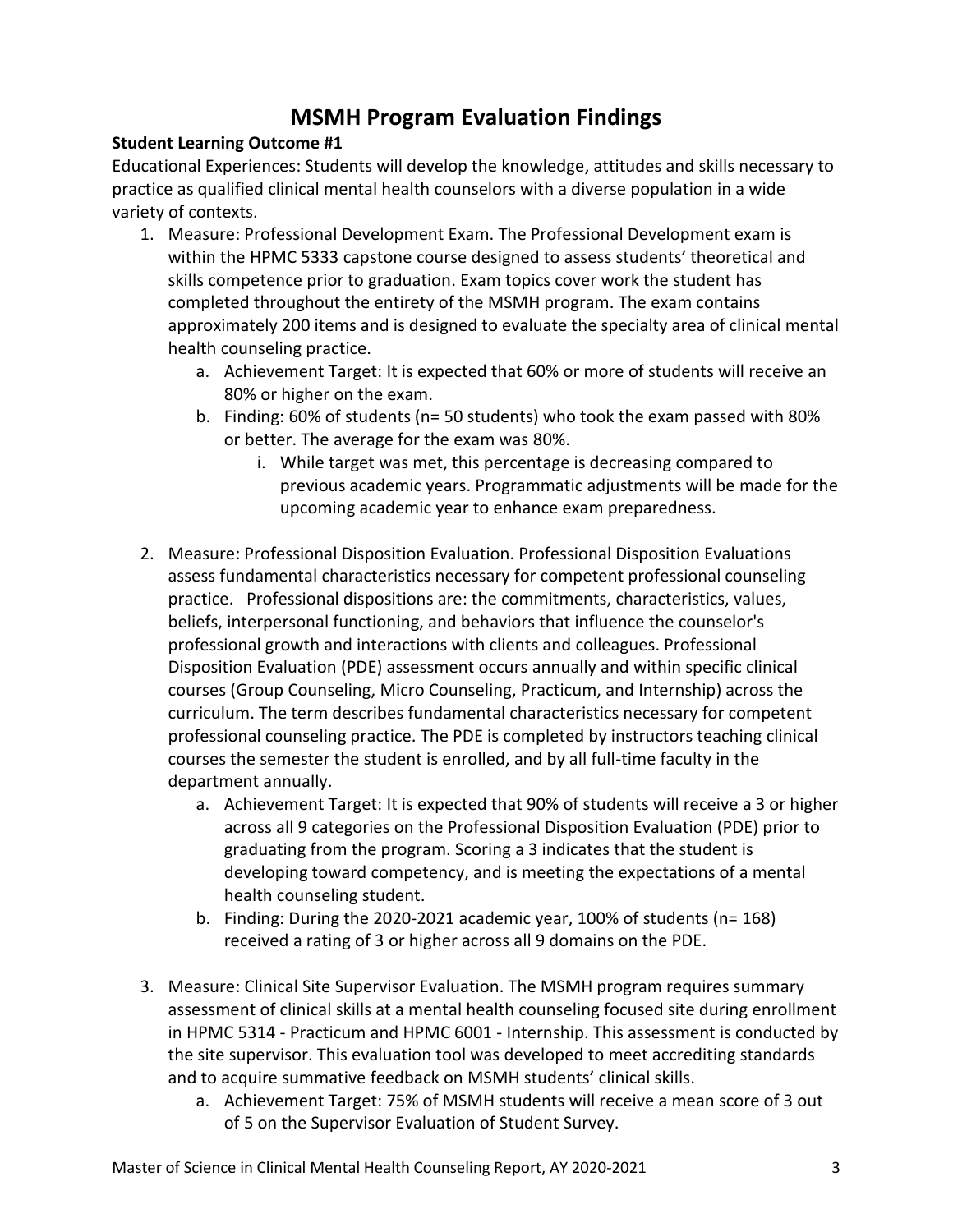- b. Finding: In the 2020-2021 academic year, 37 students completed practical training. Of the 37 students, 100% had a mean score of 3 or higher out of 5 on the Supervisor Evaluation of Student Survey.
- 4. Measure: Site Supervisor Program Evaluation Survey. The MSMH program requests clinical site supervisors to evaluate the program. This survey seeks responses around student readiness for clinical work, professional interactions with faculty supervisors, and responsiveness of programmatic personnel to the needs of individual clinical sites. These evaluations are conducted each semester and used in the overall program evaluation process. Data collection occurs during the HPMC 5314 - Practicum and HPMC 6001 – Internship classes.
	- a. Achievement Target: The program will receive a mean score of 3 out of 5 on the Supervisor Program Evaluation Survey.
	- b. Finding: The program received a mean score of 4.42 out of 5 on the Supervisor Program Evaluation Survey for the 2020-2021 academic year.
- 5. Measure: Comprehensive Exam. The Department of Clinical Counseling and Mental Health administers a comprehensive examination near the end of the student's program of study. The exam is a summary achievement exam of counseling curriculum content mastery. The exam contains approximately 200 items and is designed to mimic the National Counselor Exam for Licensure and Certification (NCE).
	- a. Achievement Target: It is expected that 60% or more of students will score 70% or higher on the comprehensive exam on their first attempt. NOTE: The program faculty modified the pass rate from AY18-19 of 80% to 70% to reflect more accurately national exam pass rates.
	- b. Finding: In the 2020-2021 academic year, 41 students completed their comprehensive exam. Of the 41 students, 97% scored a 70% or higher on the comprehensive exam on their first attempt.

## **Student Learning Outcome #2**

Learning Opportunities: Students will develop the ability to implement culturally responsive and ethically sound counseling practices throughout their careers.

- 1. Measure: Professional Development Exam. The Professional Development exam is within the HPMC 5333 capstone course designed to assess students' theoretical and skills competence prior to graduation. Exam topics cover work the student has completed throughout the entirety of the MSMH program. The exam contains approximately 200 items and is designed to evaluate the specialty area of clinical mental health counseling practice.
	- a. Achievement Target: It is expected that 60% or more of students will receive an 80% or higher on the exam.
	- b. Finding: 60% of students (n= 50 students) who took the exam passed with 80% or better. The average for the exam was 80%.
		- i. While target was met, this percentage is decreasing compared to previous academic years. Programmatic adjustments will be made for the upcoming academic year to enhance exam preparedness.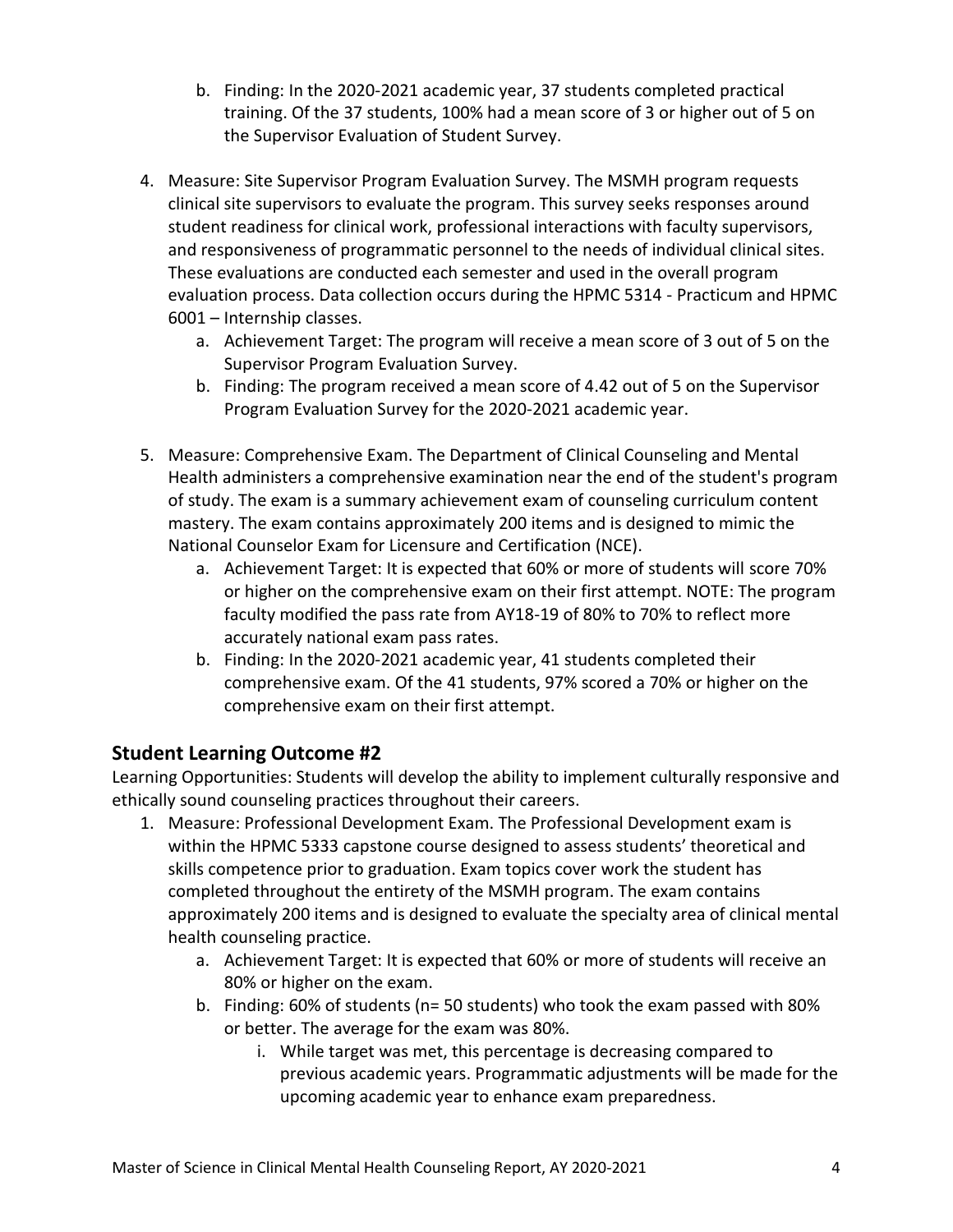- 2. Measure: Professional Disposition Evaluation. Professional Disposition Evaluations assess fundamental characteristics necessary for competent professional counseling practice. Professional dispositions are: the commitments, characteristics, values, beliefs, interpersonal functioning, and behaviors that influence the counselor's professional growth and interactions with clients and colleagues. Professional Disposition Evaluation (PDE) assessment occurs annually and within specific clinical courses (Group Counseling, Micro Counseling, Practicum, and Internship) across the curriculum. The term describes fundamental characteristics necessary for competent professional counseling practice. The PDE is completed by instructors teaching clinical courses the semester the student is enrolled, and by all full-time faculty in the department annually.
	- a. Achievement Target: It is expected that 90% of students will receive a 3 or higher across all 9 categories on the Professional Disposition Evaluation (PDE) prior to graduating from the program. Scoring a 3 indicates that the student is developing toward competency, and is meeting the expectations of a mental health counseling student.
	- b. Finding: During the 2020-2021 academic year, 100% of students (n= 168) received a rating of 3 or higher across all 9 domains on the PDE.
- 3. Measure: Clinical Site Supervisor Evaluation. The MSMH program requires summary assessment of clinical skills at a mental health counseling focused site during enrollment in HPMC 5314 - Practicum and HPMC 6001 - Internship. This assessment is conducted by the site supervisor. This evaluation tool was developed to meet accrediting standards and to acquire summative feedback on MSMH students' clinical skills.
	- a. Achievement Target: 75% of MSMH students will receive a mean score of 3 out of 5 on the Supervisor Evaluation of Student Survey.
	- b. Finding: In the 2020-2021 academic year, 37 students completed practical training. Of the 37 students, 100% had a mean score of 3 or higher out of 5 on the Supervisor Evaluation of Student Survey.
- 4. Measure: Site Supervisor Program Evaluation Survey. The MSMH program requests clinical site supervisors to evaluate the program. This survey seeks responses around student readiness for clinical work, professional interactions with faculty supervisors, and responsiveness of programmatic personnel to the needs of individual clinical sites. These evaluations are conducted each semester and used in the overall program evaluation process. Data collection occurs during the HPMC 5314 - Practicum and HPMC 6001 – Internship classes.
	- a. Achievement Target: The program will receive a mean score of 3 out of 5 on the Supervisor Program Evaluation Survey.
	- b. Finding: The program received a mean score of 4.42 out of 5 on the Supervisor Program Evaluation Survey for the 2020-2021 academic year.
- 5. Measure: Comprehensive Exam. The Department of Clinical Counseling and Mental Health administers a comprehensive examination near the end of the student's program of study. The exam is a summary achievement exam of counseling curriculum content mastery. The exam contains approximately 200 items and is designed to mimic the National Counselor Exam for Licensure and Certification (NCE).

Master of Science in Clinical Mental Health Counseling Report, AY 2020-2021 5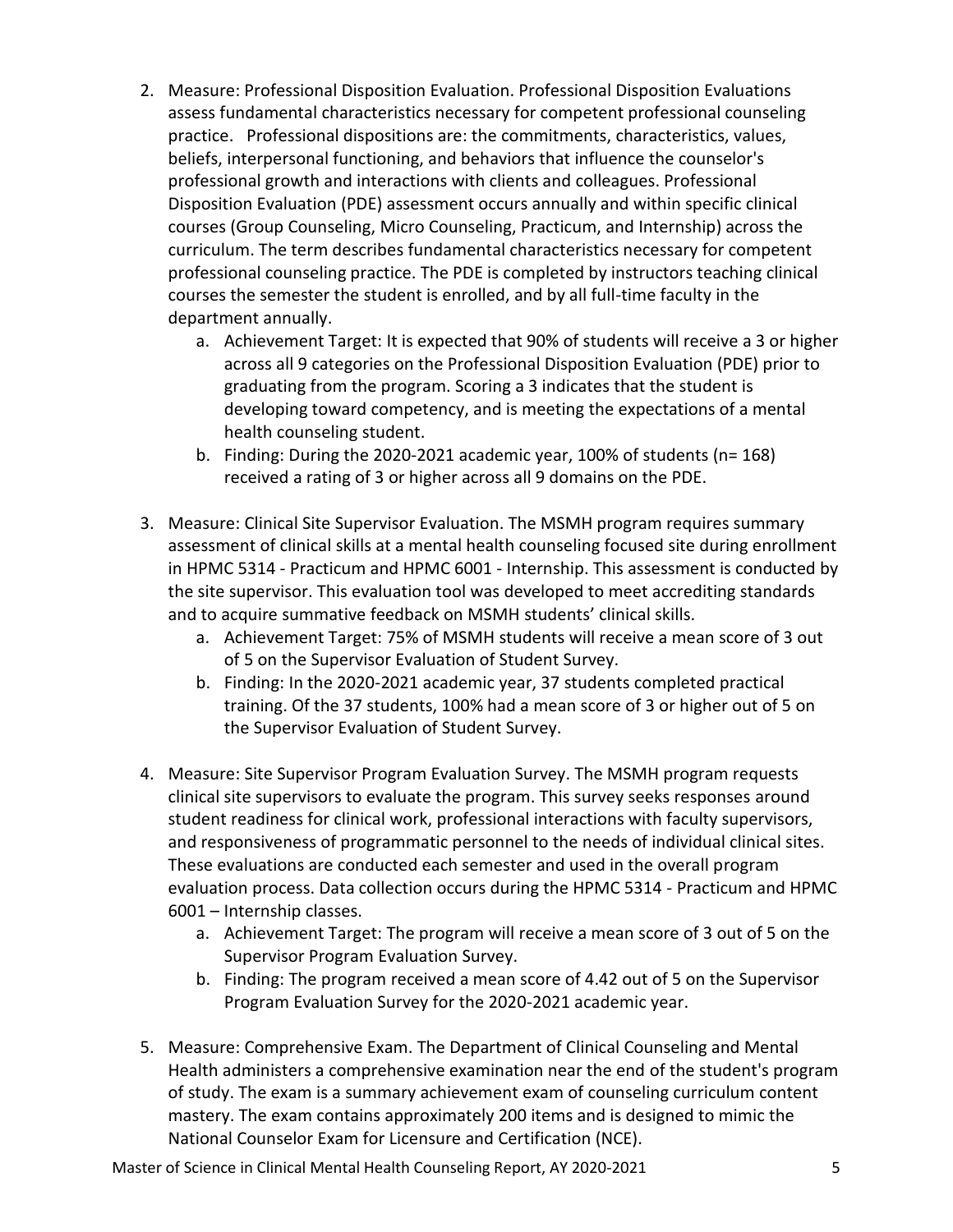- a. Achievement Target: It is expected that 60% or more of students will score 70% or higher on the comprehensive exam on their first attempt. NOTE: The program faculty modified the pass rate from AY18-19 of 80% to 70% to reflect more accurately national exam pass rates.
- b. Finding: In the 2020-2021 academic year, 41 students completed their comprehensive exam. Of the 41 students, 97% scored a 70% or higher on the comprehensive exam on their first attempt.

# **Student Learning Outcome #3**

Students will demonstrate evidence-based clinical mental health counseling practices in clinical training settings.

- 1. Measure: Professional Development Exam. The Professional Development exam is within the HPMC 5333 capstone course designed to assess students' theoretical and skills competence prior to graduation. Exam topics cover work the student has completed throughout the entirety of the MSMH program. The exam contains approximately 200 items and is designed to evaluate the specialty area of clinical mental health counseling practice.
	- a. Achievement Target: It is expected that 60% or more of students will receive an 80% or higher on the exam.
	- b. Finding: 60% of students (n= 50 students) who took the exam passed with 80% or better. The average for the exam was 80%.
		- i. While target was met, this percentage is decreasing compared to previous academic years. Programmatic adjustments will be made for the upcoming academic year to enhance exam preparedness.
- 2. Measure: Professional Disposition Evaluation. Professional Disposition Evaluations assess fundamental characteristics necessary for competent professional counseling practice. Professional dispositions are: the commitments, characteristics, values, beliefs, interpersonal functioning, and behaviors that influence the counselor's professional growth and interactions with clients and colleagues. Professional Disposition Evaluation (PDE) assessment occurs annually and within specific clinical courses (Group Counseling, Micro Counseling, Practicum, and Internship) across the curriculum. The term describes fundamental characteristics necessary for competent professional counseling practice. The PDE is completed by instructors teaching clinical courses the semester the student is enrolled, and by all full-time faculty in the department annually.
	- a. Achievement Target: It is expected that 90% of students will receive a 3 or higher across all 9 categories on the Professional Disposition Evaluation (PDE) prior to graduating from the program. Scoring a 3 indicates that the student is developing toward competency, and is meeting the expectations of a mental health counseling student.
	- b. Finding: During the 2020-2021 academic year, 100% of students (n= 168) received a rating of 3 or higher across all 9 domains on the PDE.
- 3. Measure: Clinical Site Supervisor Evaluation. The MSMH program requires summary assessment of clinical skills at a mental health counseling focused site during enrollment in HPMC 5314 - Practicum and HPMC 6001 - Internship. This assessment is conducted by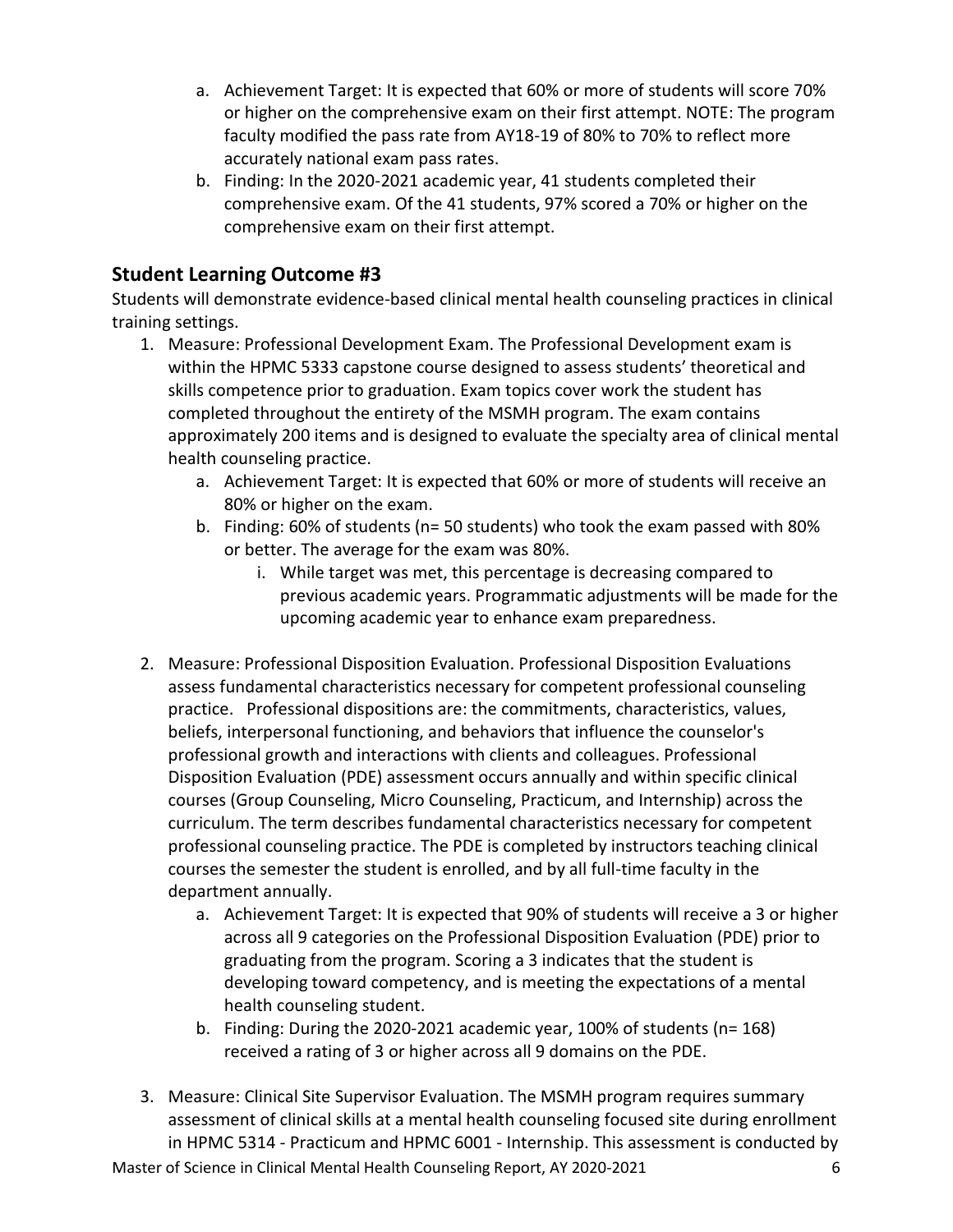the site supervisor. This evaluation tool was developed to meet accrediting standards and to acquire summative feedback on MSMH students' clinical skills.

- a. Achievement Target: 75% of MSMH students will receive a mean score of 3 out of 5 on the Supervisor Evaluation of Student Survey.
- b. Finding: In the 2020-2021 academic year, 37 students completed practical training. Of the 37 students, 100% had a mean score of 3 or higher out of 5 on the Supervisor Evaluation of Student Survey.
- 4. Measure: Site Supervisor Program Evaluation Survey. The MSMH program requests clinical site supervisors to evaluate the program. This survey seeks responses around student readiness for clinical work, professional interactions with faculty supervisors, and responsiveness of programmatic personnel to the needs of individual clinical sites. These evaluations are conducted each semester and used in the overall program evaluation process. Data collection occurs during the HPMC 5314 - Practicum and HPMC 6001 – Internship classes.
	- a. Achievement Target: The program will receive a mean score of 3 out of 5 on the Supervisor Program Evaluation Survey.
	- b. Finding: The program received a mean score of 4.42 out of 5 on the Supervisor Program Evaluation Survey for the 2020-2021 academic year.
- 5. Measure: Comprehensive Exam. The Department of Clinical Counseling and Mental Health administers a comprehensive examination near the end of the student's program of study. The exam is a summary achievement exam of counseling curriculum content mastery. The exam contains approximately 200 items and is designed to mimic the National Counselor Exam for Licensure and Certification (NCE).
	- a. Achievement Target: It is expected that 60% or more of students will score 70% or higher on the comprehensive exam on their first attempt. NOTE: The program faculty modified the pass rate from AY18-19 of 80% to 70% to reflect more accurately national exam pass rates.
	- b. Finding: In the 2020-2021 academic year, 41 students completed their comprehensive exam. Of the 41 students, 97% scored a 70% or higher on the comprehensive exam on their first attempt.

# **Summary:**

Overall, the MSMH program was successful during the 2020-2021 academic cycle. This cycle was the fourth full year for the MSMH program.

A significant accomplishment for the MSMH program during this reporting cycle regards receiving full, 8-year accreditation by the Council for Accreditation of Counseling and Related Educational Programs (CACREP). To better serve students and meet the needs of CACREP Accreditation student to faculty ratio, the program opened 2 faculty positions and expect these new faculty positions to be filled by the Spring 2022 semester.

The MSMH program continued to align with the mission of the university of transforming health care through innovation and collaboration in many ways. First, we accelerated our telehealth training for students, seeking out a new training vendor to offer specialized training